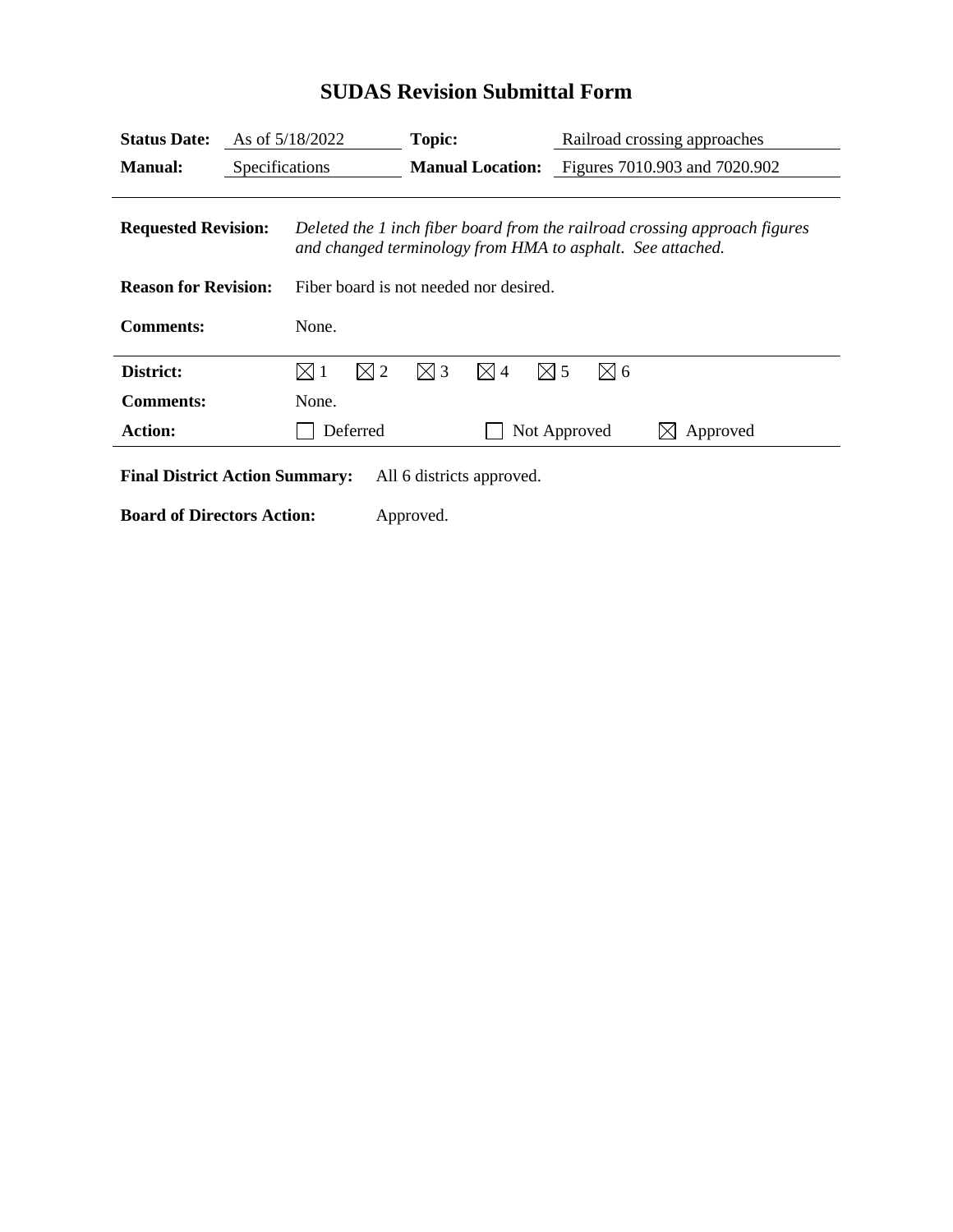## Deleted the 1" fiber board and changed terminology from HMA to asphalt